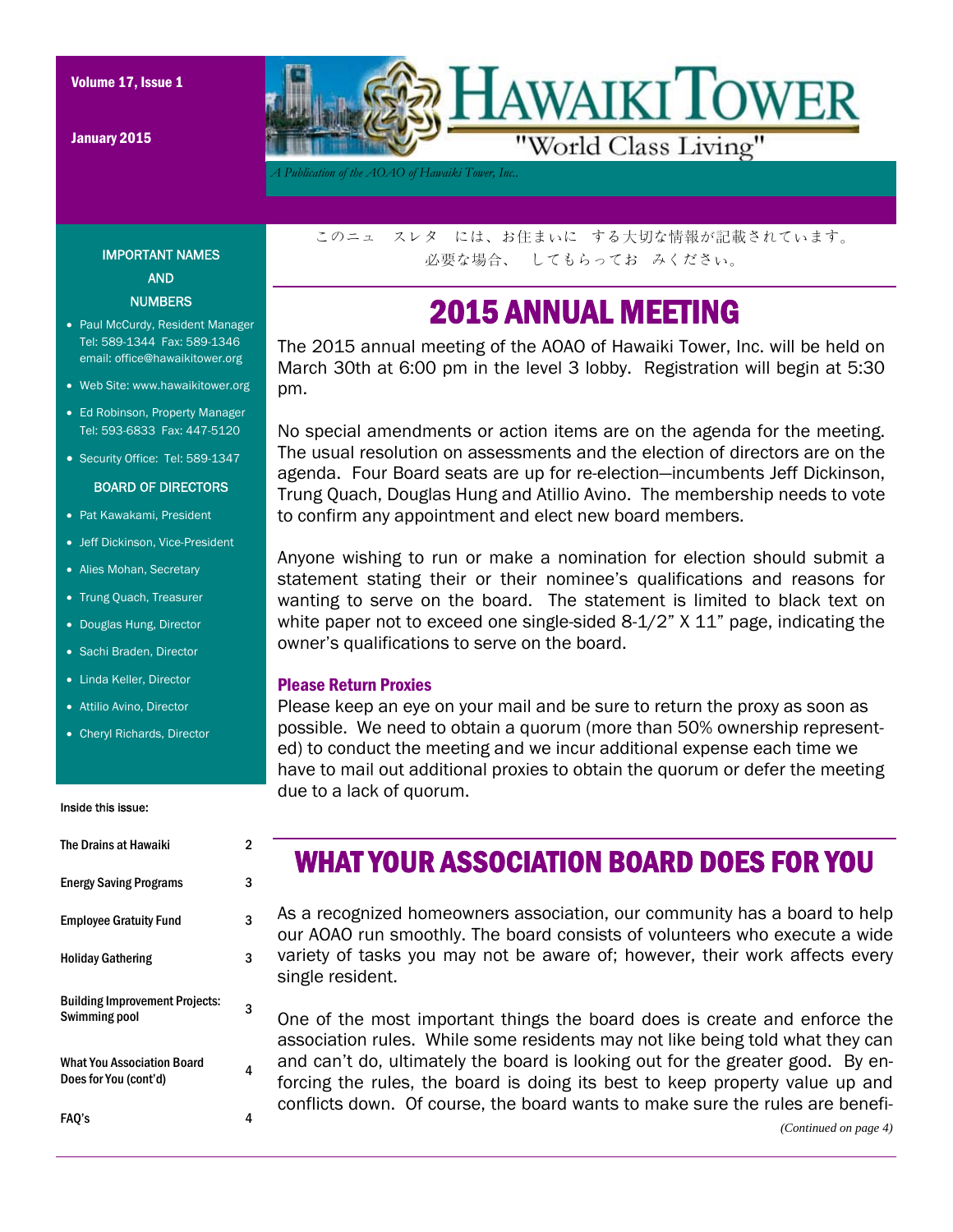## THE DRAINS AT HAWAIKI TOWER

On December 23rd we turned off all the water in the kitchens of the 07 apartments in order to cut open a drain line, install a clean out port and unclog the drain line. When we cut out the pipe we were shocked at what we found. The photos below illustrate the debris in the pipe.



 This is the section we cut out. It is completely filled with small bits and pieces of a hard substance that is unidentifiable. It looks as if someone used their garbage disposal as a shredder. Pieces of plastic, rubber and other items were found in the debris.





In the second photo you can see the pipe going through the floor was also filled solid (down about six feet). Once the drain cleaning machine went in six feet the entire plug of debris released and went down the drain. Unfortunately, an apartment suffered water damage due to the backup.

It is important that the disposal NOT be used as a convenient devise to dispose of spoiled or unwanted food or used inappropriately to grind up other material. Please wrap up large quantities of spoiled or unwanted food and throw it away in the trash receptacles. NEVER use the garbage disposal to grind up non-food items.

If you have children, please explain to them the importance of using the disposal appropriately and not as a toy or fun activity to see what can get ground up.

Your cooperation and awareness are appreciated.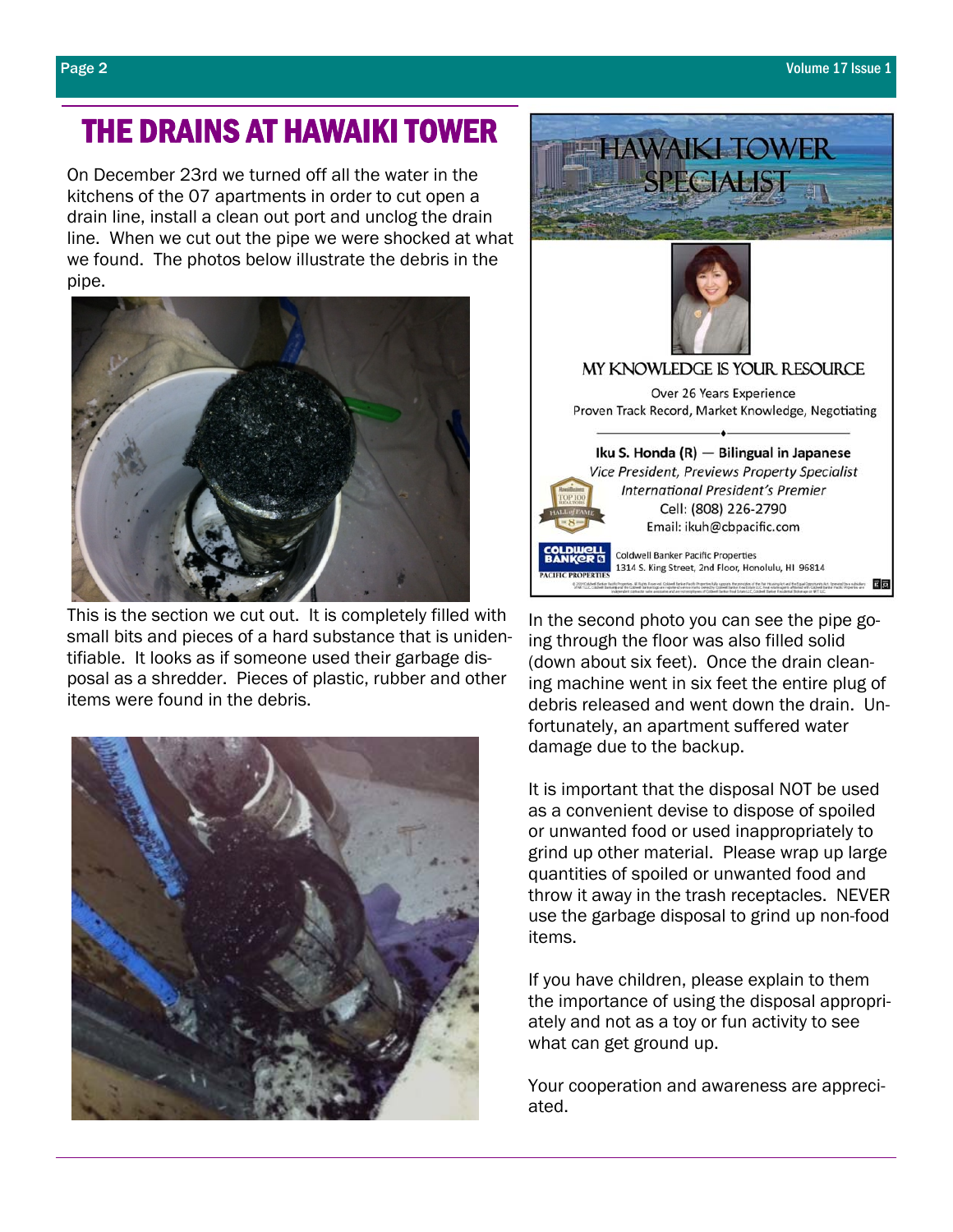## ENERGY SAVING PROJECTS

The Environmental Protection Agency (EPA) and the Department of Energy (DOE) recently added a rating and benchmarking category for high-rise residential buildings. Hawaiki participated in the data sharing to obtain a rating for our energy profile and usage compared to all other residential high-rise buildings. The rating is a scale between 1 and 100. 100 being the best score possible. If your score is 75 or higher you are able to apply for and obtain an Energy Star rating . This rating has to be peer reviewed by an engineering firm to confirm the data. Once the data is confirmed we are issued an Energy Start plaque by the EPA and DOE.

Last year, our energy saving programs saved Hawaiki \$1,080,462.

Hawaiki's Energy Star rating is 100. We should have our plaque within the next couple of months.

## EMPLOYEE GRATUITY FUND

On behalf of all the employees of Hawaiki Tower, I want to thank everyone for their generous contributions to the holiday fund.

All of the gifts, both financial and consumable, are appreciated. The employees working at Hawaiki Tower are grateful for your support and expressions of appreciation. It means a lot to everyone to be recognized.

To all of the vendors that made contributions of merchandise, gift cards and other items, we thank you and value the working relationships we've developed. We hope our relationships continue to develop to improve our collective efficiency and effec-

## HOLIDAY GATHERING

On December 19th at 5:30pm the AOAO of Hawaiki Tower, Inc. sponsored a Holiday gathering for the residents of Hawaiki Tower.

A pleasant evening was had by all, enjoying good food and conversation and getting to know each other better. If you missed the event, please be sure to mark your calendar for the next one. Hope to see you there!



# BUILDING IMPROVEMENT PROJECT: SWIMMING POOL

In December a thorough inspection of the pool was conducted to determine the urgency of the necessary repairs. In consideration of the drain issues (page 2) and how they can negatively affect residents, combined with the non-urgent condition of the pool, the pool repairs will be delayed until we progress a bit further with the drain system work. We have not scheduled the work yet and will try to make repairs during the winter when the pool is used less frequently and the weather is less conducive to pool use. Conversely, poor weather may lengthen the time the pool is under repair.

The scope of the work may include retiling the entire pool and spa. At the very least, the work will include the demolition of nearly the entire surface of the spillway weir wall, removal of all steel reinforcing in that wall and the reinstallation of tile.